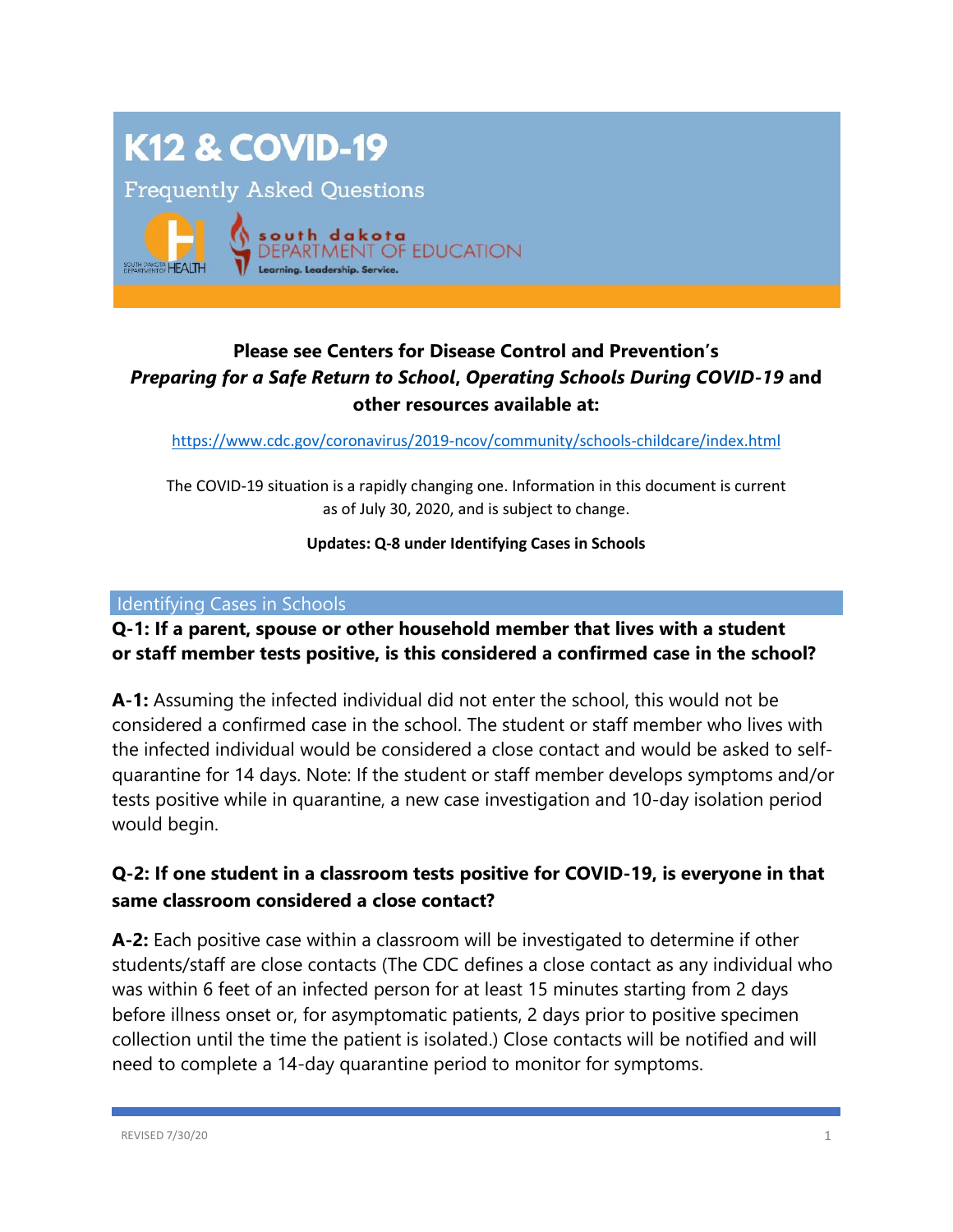# **Q-3: Will schools be notified if one of their staff or students is identified as a close contact of someone testing positive for COVID-19?**

**A-3:** No. DOH will alert a school any time one of their students becomes a positive case. Through conversation with an infected individual (or a student's parent/guardian), DOH will work to identify close contacts, including school close contacts. DOH will notify close contacts of potential exposure and direct the individual to self-quarantine for 14 days from the last exposure. Close contacts will receive a written notification at the beginning of their quarantine period specifying their completion date for quarantine. If an individual becomes symptomatic and tests positive during their quarantine, they will begin a 10-day isolation period from the date of their symptom onset.

# **Q-4: If one of our students lives and is tested in a different state but goes to school in a South Dakota school, will that student's positive test result still be reported to school officials?**

**A-4:** Investigation of a person positive for COVID-19 is completed by the public health agency in the state where the person resides. Schools can expect that public health agencies in surrounding states will follow protocol similar to that being used in South Dakota, meaning that a school should be notified of a positive case, even if the student lives in and is tested in another state.

# **Q-5: If a school is notified mid-day of a positive case within our building(s), is the recommendation to immediately close the building in order to prepare for cleaning or close at the end of the school day?**

**A-5:** DOH would not recommend school closure mid-day. Dismissal at the end-of-day is appropriate. Currently, CDC recommends waiting 24 hours, if feasible, before cleaning and disinfecting an affected area. Reinforce the importance of mitigation strategies such as social distancing, hand washing, symptom screening, cloth face coverings, etc.

# **Q-6: If a student who is identified as a close contact by the DOH tests negative for COVID-19 during the 14-day quarantine period, can they return to school?**

**A-6:** No. If a student tests negative during their quarantine period, the individual still needs to remain in quarantine until 14 days have passed since their last exposure.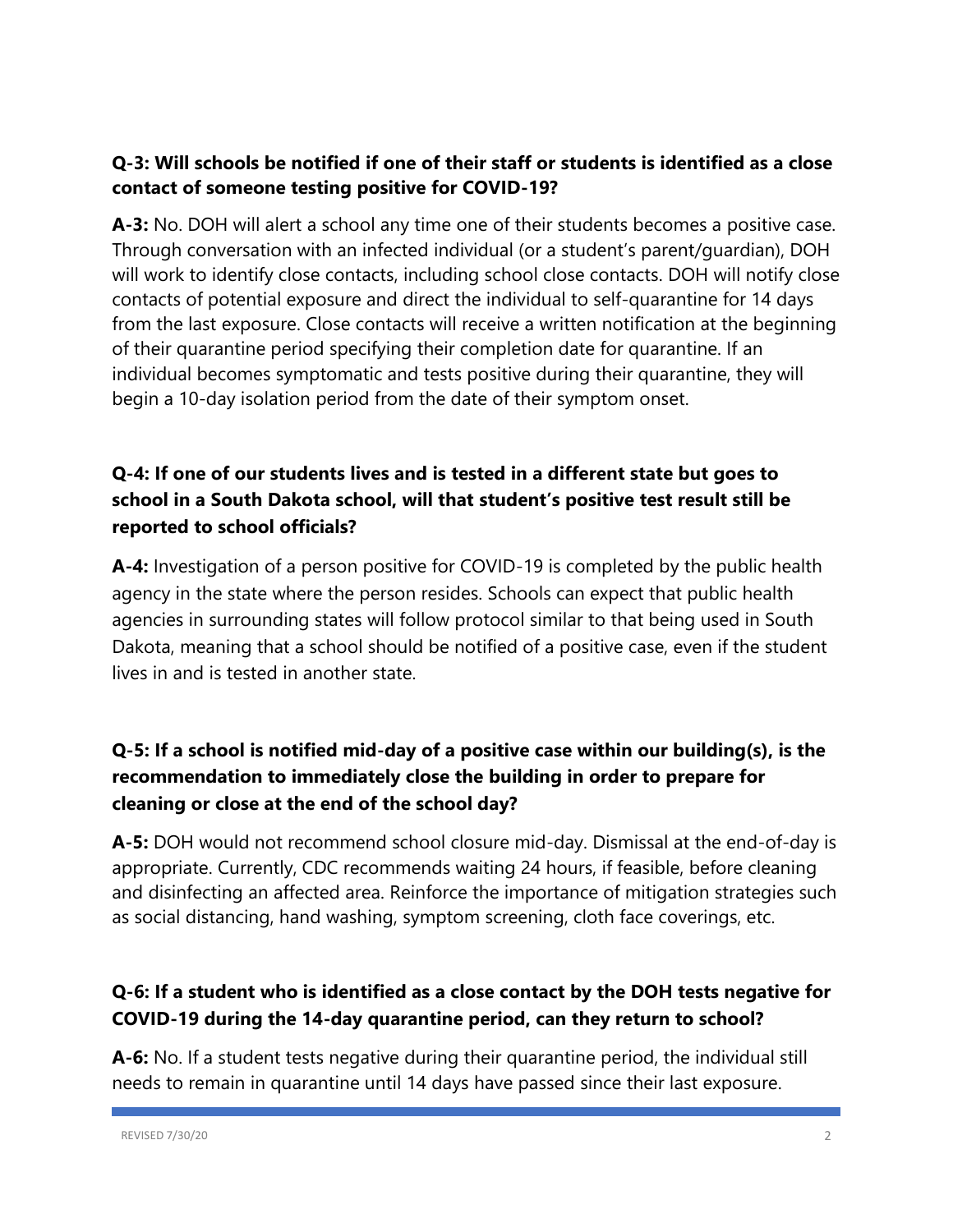# **Q-7: When a student has been identified as a close contact or has tested positive for COVID-19, do we need to receive confirmation from the DOH before excusing them from school, or will a parent's word suffice?**

**A-7:** For a close contact, DOH alerts individuals directly. It is up to the individual identified as the close contact to let the school know of this status. For a positive case, DOH will contact the school. An individual may receive notification of a positive case from their healthcare provider sooner than the DOH receives notification of the case. It would be advisable for the school to excuse based on the report from the parent, as DOH notification may be delayed.

# **Q-8: What do we do if a student has tested positive for COVID-19, but their parent refuses to obey isolation orders (i.e. continues to send the child to school despite being told not to)?**

**A-8:** The school should work through the DOH person working the case to obtain a public health order. If the child continues to come to school, in violation of the public health order, the DOH may seek court enforcement of the order.

# **Q-9: Will the DOH or DOE let school officials know when a student can return to school, whether they're a close contact or a confirmed case?**

**A-9:** The Department of Health will alert a school of any student in the school who has tested positive, but the department will not alert the school when an individual (positive case or close contact) is released from isolation or quarantine. DOH will provide a letter to positive cases who complete their isolation period indicating they can return to school. The DOH will also provide a letter to the close contacts at the beginning of their quarantine period which will identify the completion date for quarantine. Parents will be responsible to provide these letters to the school.

# **Q-10: Are school employees considered critical infrastructure workers? And does a declaration of such affect the 14-day quarantine period?**

A-10: Please refer to the Cybersecurity and Infrastructure Security Agency quidance on issues related to critical infrastructure. As a state, South Dakota has not identified specific critical infrastructure fields.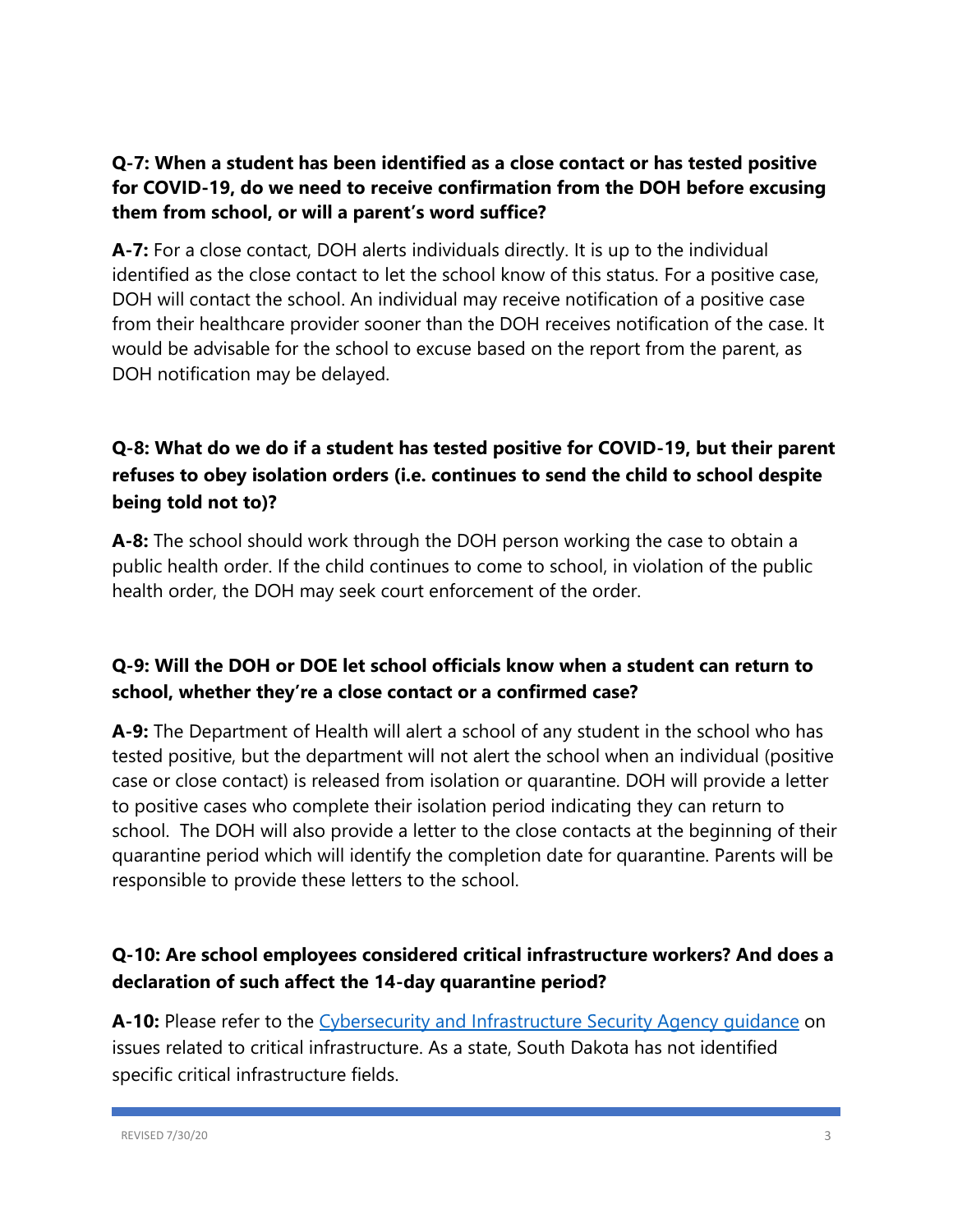Schools may want to consider following the CDC's [return to work practices](https://www.cdc.gov/coronavirus/2019-ncov/hcp/return-to-work.html) for healthcare providers if they are struggling to staff a building. Example: If a school considers a particular staff member a critical infrastructure worker and that staff member is a close contact of a positive case but has *no symptoms*, the staff member could ensure they have no symptoms each day (including through a temperature check) and wear a face covering appropriately for 14 days following the exposure. If at any time during the 14 days the individual develops symptoms, they should *not* be at work.

#### Infection Control

# **Q-1: Many people with COVID-19 are asymptomatic. Should we still screen students for temperature and symptoms?**

**A-1:** DOH and DOE are encouraging schools to use a variety of mitigation strategies in their planning for SY 2020-21. On July 23, CDC released new quidance specific to [screening.](https://www.cdc.gov/coronavirus/2019-ncov/community/schools-childcare/symptom-screening.html) This guidance does not recommend universal screening of students be conducted by schools. The guidance does say that parents/caregivers should conduct daily monitoring of their children for signs of infectious illness, and students who are sick should not attend school in-person.

### **Q-2: Are the DOH and DOE requiring students to wear masks?**

**A-2:** The DOH and DOE encourage school leaders to use a variety of mitigation strategies in their planning for SY 2020-21. In selecting which to use, school leaders need to balance public health considerations and current conditions of the virus in their communities with the overall health of students and staff.

On July 23, the CDC released [Guidance for K-12 School Administrators on the Use of](https://www.cdc.gov/coronavirus/2019-ncov/community/schools-childcare/cloth-face-cover.html)  [Face Coverings in School.](https://www.cdc.gov/coronavirus/2019-ncov/community/schools-childcare/cloth-face-cover.html) It offers general guidelines and recommendations on this topic. In addition, the American Academy of Pediatrics recommends that school leaders and health advisors "consider whether the use of cloth face coverings is developmentally appropriate and feasible and whether the policy can be instituted safely."

## **Q-3: Are the DOH and DOE requiring staff to wear masks?**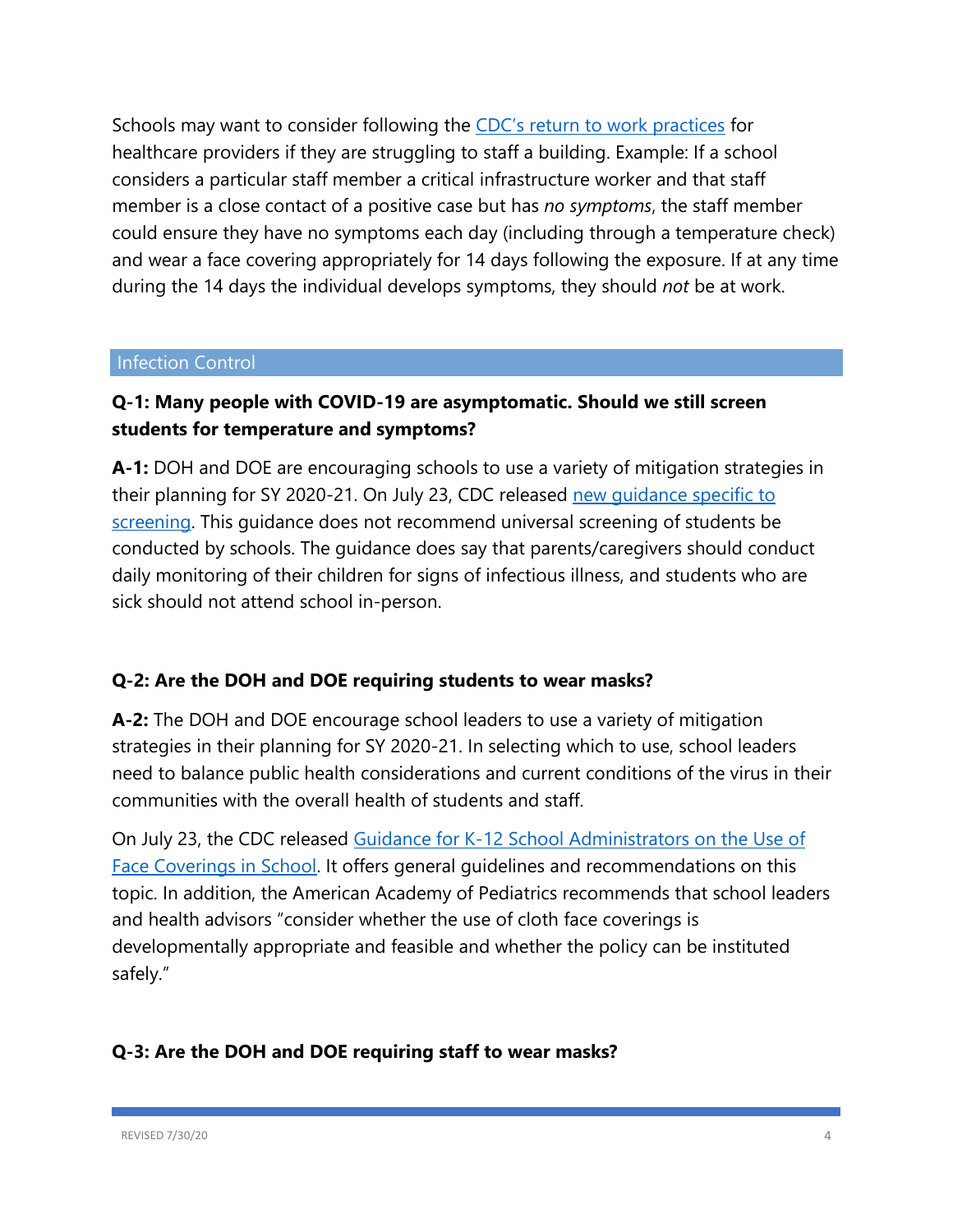**A-3:** See the answer above. Additionally, current science suggests that adults are more susceptible to complications from COVID-19 than students. School leaders will need to balance public health considerations and current conditions of the virus in their communities with the overall health of students and staff. A staff members' duties would influence the type of infection control equipment that is appropriate for that situation.

## **Q-4: Can schools require students and staff to wear masks if they wish?**

A-4: Yes. This would be a local policy decision. See questions above and CDC quidance [regarding face coverings in school.](https://www.cdc.gov/coronavirus/2019-ncov/community/schools-childcare/cloth-face-cover.html)

# **Q-5: Should teachers use clear face shields in place of cloth masks, so students can pick up on facial cues and mouth formations?**

**A-5:** From a public health perspective, clear face shields are a tool for protection against COVID-19, specifically around the eyes, but they do not replace face coverings due to large gaps on the side and bottom. From an educational perspective, clear face shields may be appropriate when it is important that students can see a teacher's facial expressions and mouth movements; for example, in the case of teaching English language learners and students who are deaf or hearing impaired.

# **Q-6: How do we handle students who are wearing the same masks over and over without washing? Do the masks become less effective in that case?**

**A-6:** Cloth masks should be washed regularly. The CDC offers information on **How to** [Wash Cloth Face Coverings.](https://www.cdc.gov/coronavirus/2019-ncov/prevent-getting-sick/how-to-wash-cloth-face-coverings.html)

# **Q-7: Will the DOH and DOE help schools in supplying infection control materials, or should we seek out other supply chains on our own?**

**A-7:** Schools will need to purchase their own infection control supplies. Schools can purchase certain supplies off of the State's contracts. To learn more, visit the Bureau of Administration's website at boa.sd.gov.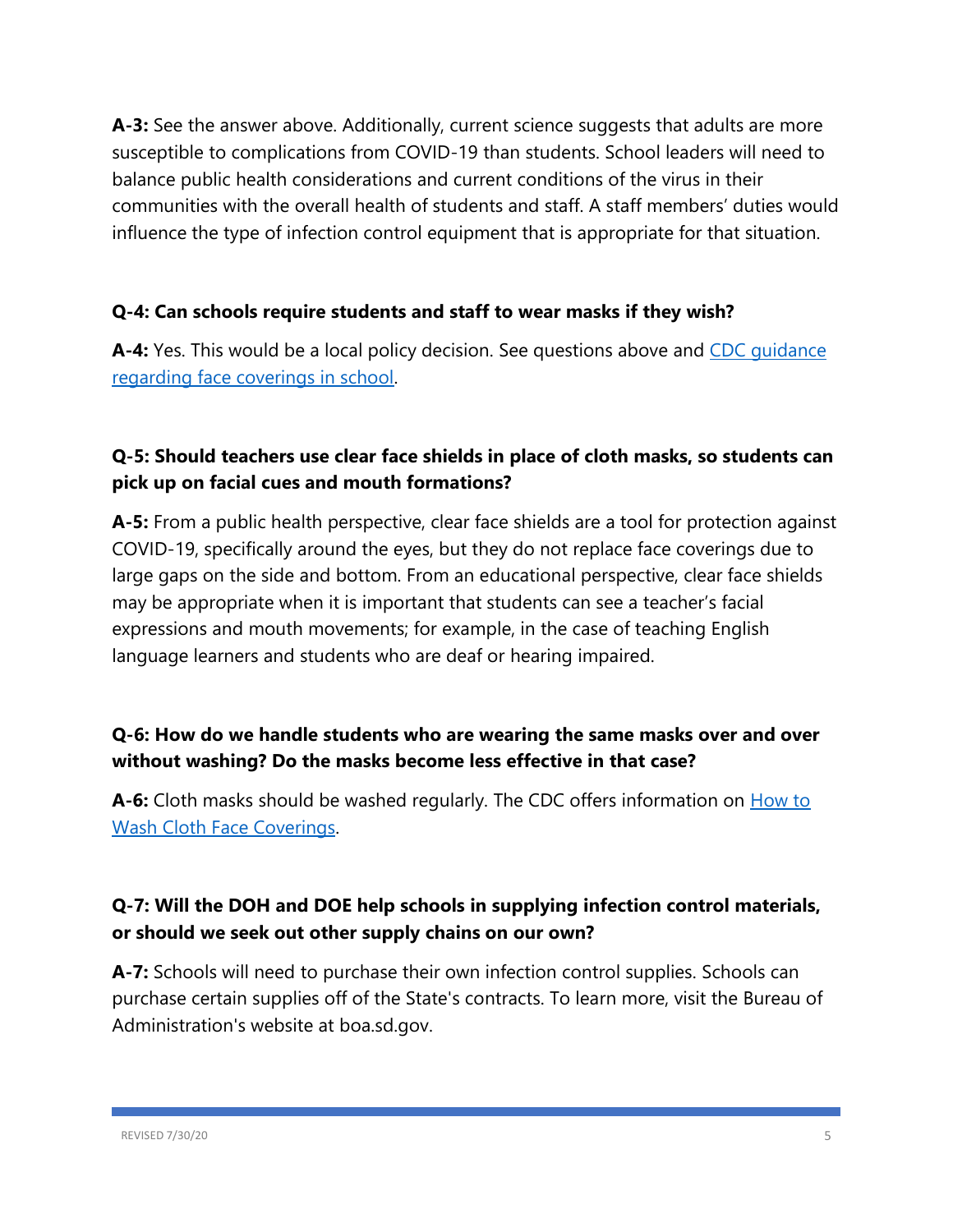## **Q-1: Will the state help school leaders communicate with their school community if there is a confirmed case of COVID-19?**

**A-1:** The Department of Health communicates directly with individuals who test positive for COVID-19, as well as their close contacts. The Departments of Health and Education will also assist a school in determining best methods for communicating with the larger school community about a positive case(s). Communication should be designed to address the school community's desire for information, while also protecting student/staff privacy.

# **Q-2: How do we communicate with our school community while still following HIPAA and FERPA?**

**A-2:** Communication to the broader school community will need to be general and protect student/staff privacy. DOH will handle communication with any individuals who test positive, as well as their close contacts, directly. DOH may enlist the help of school leaders in identifying close contacts. When DOH shares this type of information, school personnel would be bound by FERPA requirements to keep this information confidential.

### **Q-3: How do we best calm anxiety about returning to school?**

**A-3:** Communication is critical. Be transparent in your communications at the local level with your school board, families, and the larger community. This is crucial to managing expectations. Let parents, staff, and students know that guidance, practices, and policy will change as our understanding of the virus improves. Remember that this is a stressful time for everyone. Encourage kindness and empathy.

#### Attendance, Assessment and Accountability

# **Q-1: Will DOE be revisiting attendance standards due to the possibility of students needing to stay home for extended periods of time (because of being identified as a close contact or testing positive for COVID-19)?**

**A-1:** Attendance policy is a local decision. This applies whether a student is involved in face-to-face learning, remote learning, or some combination thereof. DOE recommends